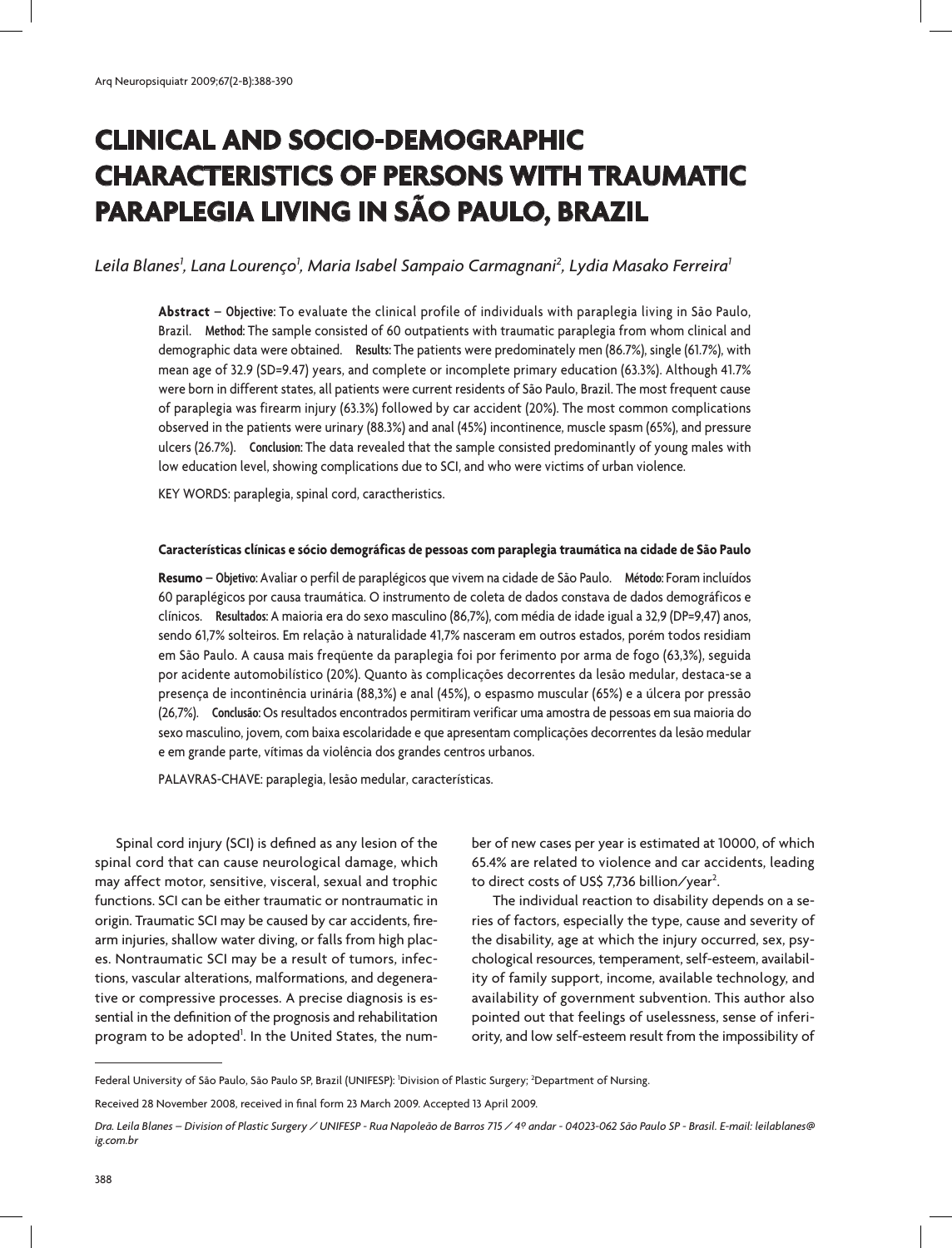performing simple tasks, the need to be guided, fed and taken to the bathroom<sup>3</sup>. In Brazil, little attention has been given to patients with chronic injuries like traumatic SCI. Many of these patients have complications, such as pressure ulcers, which make rehabilitation more difficult. In our rehabilitation centers, the clinical evolution of SCI patients is probably related to social and family support.

The aim of this study was to provide information on the main characteristics of persons with traumatic paraplegia living in São Paulo, Brazil. This information may contribute to prevent SCI and improve the quality of life of SCI patients.

#### **METHOD**

This was a descriptive and transversal study. The sample consisted of 60 SCI outpatients.

Statistical analysis was performed based on preliminary data from a pilot study with 60 SCI subjects, which was the sample size necessary to achieve a power of 81% at a significance level of 0.05.

Data were collected at the São Paulo Hospital (40%), Lar Escola São Francisco Rehabilitation Center (33.3%), Sports Association for the Disabled-ADD (20%), and at the patients' home (6.7%).

Eligibility criteria included patients with traumatic SCI who were at least 18 years of age.

Each SCI patient was initially contacted and informed about the purpose of the study; it was determined whether injury was traumatic and whether the patient met the inclusion criteria.

A letter containing information about the study, written in simple and clear language, was read to the participants and written informed consent was obtained from all patients. Confidentiality was assured.

Socio-demographic and clinical characteristics of the patients were assessed through a questionnaire.

Data were evaluated by descriptive analysis of the socio-demographic and clinical variables, in the form of mean and percentage values.

The correlation among numeric variables was assessed using Pearson's linear coefficient. All statistical tests were performed at a significance level of 0.05 (p<0.05).

This study posed no risk to the participants and was approved by the Research Ethics Committee (CEP) of the Federal University of São Paulo, SP, Brazil.

### **RESULTS**

The SCI patients were predominately men (86.7%), single (61.7%), with 32.9 mean age (SD=9.47) years. Of the 60 patients, 38 (63.3%) had complete or incomplete primary education, 19 (31.7%) had complete or incomplete secondary education, and 3 (5%) had college education.

Thirty five (58.3%) of the SCI patients were from cities in São Paulo, while 25 (41.7%) were born in different states; however, all patients were current residents of São Paulo.

It was also observed that 38 (63.3%) of the patients relied on Social Security as their only source of income.

The most common cause of paraplegia was firearm injury (63.3%) followed by car accident (20%). Work accidents and motorcycle accidents are among other causes (16.7%) of traumatic SCI. Levels of SCI ranged from T1 to T10 for 48 (80%) of the patients, from T11 to L2 for 10 (16.7%), and from L3 to S2 for 2 (3.3%) of the patients. The most common complications were urinary and anal incontinence, muscle spasm and pressure ulcers.

#### **DISCUSSION**

Spinal cord injury is among the chronic conditions that cause disability and consume resources from the health sector. SCI is a condition that will last for the patient's lifetime, resulting in significant physical, psychological, social and economic consequences. It affects almost all aspects of the life of patients and family members involved in their care.

The SCI patients who participated in this study were predominately men (86.7%), single (61.7%), with mean age of 32.9 (SD=9.47) years, and had complete or incomplete primary education (63.3%).

Traumatic SCI is most prominent among young men between the ages of 21 and 35 years, and is considered a relevant social problem that affects a portion of the economically active population, who are obliged to interrupt their professional activities and plans for the future, with disastrous consequences in terms of personal, family and social organization<sup>1,4-6</sup>. Among the SCI patients, the minimum elapsed time since injury was 6 months, and the maximum, 17 years. Thirty eight (63.3%) of the patients were Social Security beneficiaries or homemakers with no professional activity, 11.7% were retailers, and 15% had other occupations such as actor or wheelchair basketball player. Although the sample is comprised of young adults, there are many obstacles that prevent these individuals from getting a job, forcing them to rely on Social Security benefits.

With regard to the marital status, the sample had similar characteristics to that described by De Vivo and Fine<sup>7</sup> in a study with SCI patients, and in which the authors also indicated the prevalence of wives as caregivers, followed by other family members. According to De Vivo and Fine<sup>7</sup> the divorce rate after injury is high, ranging from 8% to 48%. De Vivo et al.<sup>8</sup> evaluated 622 persons enrolled in the *National Spinal Cord Injury Statistical Center (USA)* data set since 1973, finding a total of 126 divorces, which compares to the 74 expected, based on the age-sex-specific annual divorce rates for the United States population.

The most frequent cause of paraplegia was firearm injury (63.3%) followed by car accident (20%), denoting an increase in the violence in large urban centers.